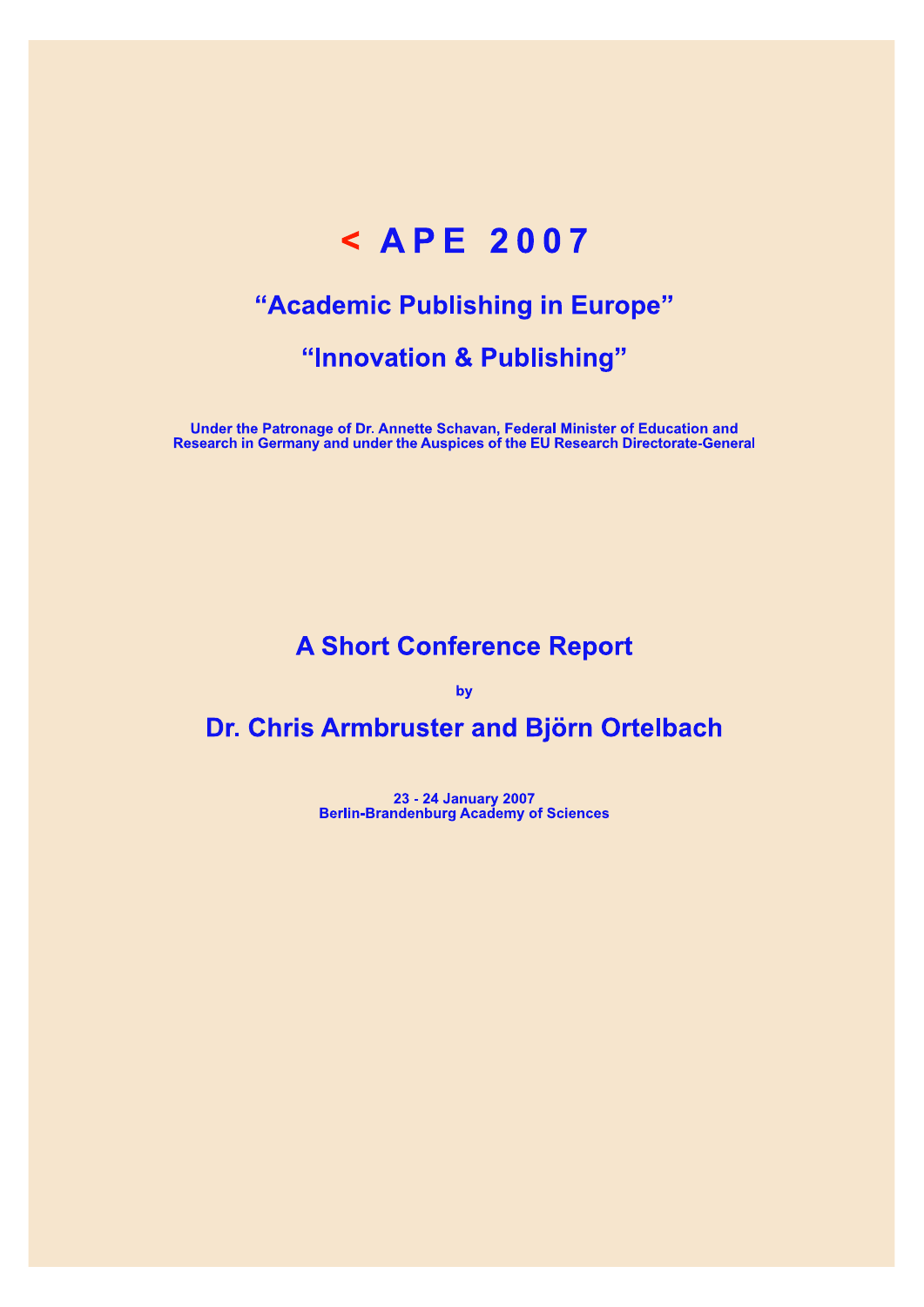## **A Short Conference Report of APE 2007** by **Dr. Chris Armbruster** and **Björn Ortelbach**

## Academic Publishing in Europe: Innovation & Publishing

23-24 January 2007 preceded by the Education and Training Course for Younger Academic Publishers (YAP) on 22 January 2007 Berlin-Brandenburg Academy of Sciences

### **Welcome and Opening Adresses**

Dr. Einar Fredriksson (Director of IOS Press) opened the second conference Academic Publishing in Europe 2007 on "Innovation & Publishing". He thanked the organisers and sponsors. Publishing was to be discussed in a comprehensive academic sense, including not just STM publishing but SSH likewise. It was to include professional and educational publishing. Moreover, published knowledge powers the information society. Beyond that, so Fredriksson, the activity of publishing always raises the issues of sustainability and preservation. Thus entrepreneurship, for-profit and not-for-profit publishing as well as digital libraries were part of the APE 2007 agenda.

Dr. Karl-Peter Winters (Member of the Board of the Börsenverein) emphasised the challenges of digital technology but expressed his hope, on behalf of the Börsenverein, that publishers, universities and libraries would find a mode of self-regulation to manage the transition. Joint and non-contentious themes were the need to continue ensuring the quality of published knowledge and improving the ways in which it could be searched to find the most relevant articles and data. By comparison, so Winters, intellectual property rights are a more contentious issue of regulation. However, it would seem in the interest of the stakeholders, and the publishers in particular, that not a political solution is imposed but a technologically and economically efficient solution is allowed to emerge. Furthermore, Dr. Winters presented the project "Volltextsuche online" as a response from the publishing industry to Google's Book Search project.

Prof. Dr. Günther Stock (President of the Berlin-Brandenburg Academy of Sciences) emphasised the pervasiveness of challenges associated with the digital future. Those who doubt that the future will be based on online data pools and digital collaboration should consider how essential information and communication technologies had become even for the humanities. The Berlin-Brandenburg Academy of Science was currently the hub for a new digital edition of Kant's works in a critical and historical edition as well as an online corpus of 20th century German language. Both projects had challenges, but there was no alternative to going digital, not least considering that the German language corpus was accessed and used in 140 countries. In the digital environment ease of access and clarity of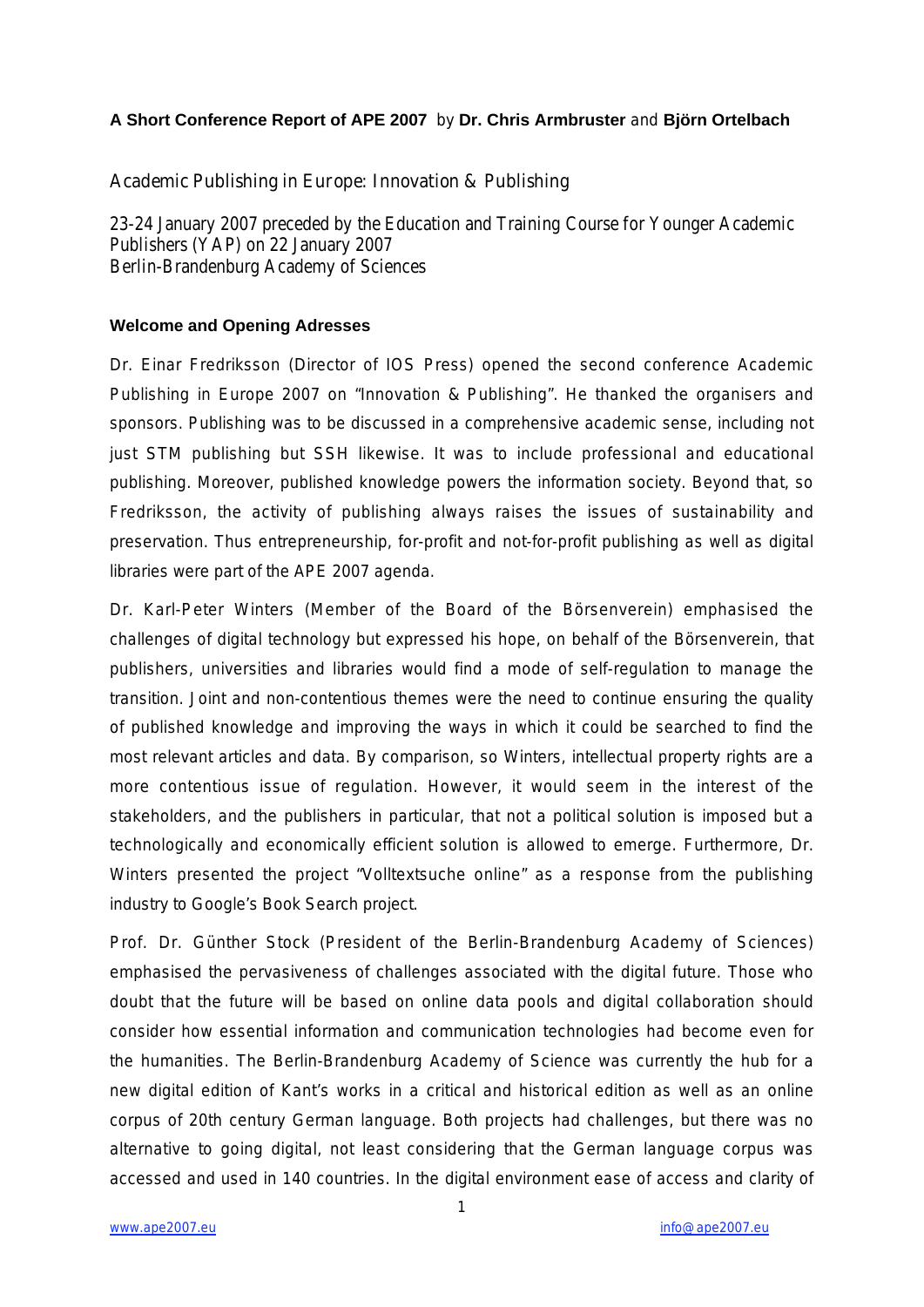copyright is essential. The BBAW is a signatory of the "Berlin Declaration on Open Access to Knowledge in the Sciences and Humanities" and therefore would support a standardization of copyright practices to support open access. Prof. Stock concluded that a trustful relationship between academia and the publishing industry is essential to enhance research in the various areas.

Dr. Horst Forster (Director, DG Information Society) spoke on the digital libraries initiative of DG Information Society and Media. The aim of this initiative is to make Europe's cultural and scientific heritage visible and accessible. Targets have been adopted to ensure that by 2010 at least six million cultural objects will be fully accessible and searchable through a common multilingual entry point, the European digital library. This European digital library should not only contain public domain material, but also include copyrighted content holdings from the 20th century.\_A second strand of the digital libraries initiative deals with the accessibility and preservation of scientific information. A Commission Communication on this issue is in preparation that considers the consequences of the Internet environment for scientific publications and for scientific information in a broader sense. It will indicate how we can build on the tools of the information society to ensure a better access to the information, while at the same time ensuring preservation of the digital material for future use.

In the first **keynote** speech, Dr. Ulrich Buller (Vice-President Research of the Fraunhofer Society) addressed the overriding importance of the integrity, availability and confidentiality of information handling. The Fraunhofer Society sees itself as a major player in the large and growing IT and information industry. It contributes to securing integrity through digital water marking and rights management. However for leveraging public knowledge, availability is deemed most important. The Fraunhofer Society favours open access for the purpose of exchanging knowledge with colleagues, reputation building and the attraction of new customers. In a commercial environment, however, confidentiality is prime and thus infostructures must allow for architectural complexity. Pressing challenges for the information industry, so Buller, are search inefficiencies due to volume, duplication and failure.

In the second keynote, Dr. John Markus Lervik (CEO of FAST) spoke on the key challenge to deliver highly relevant results to search queries. FAST provides customized search solutions for content holders, databases and directories. To achieve an optimum in the trade-off between precision and recall for any search query and offer several levels of refinement, it is necessary to identify the user group and which service they require. Insofar as research and higher education are part of the search driven economy, successful business models will hinge on being able to provide superior search results to the queries of a known user community. He recommended the publishing industry to shift their focus in product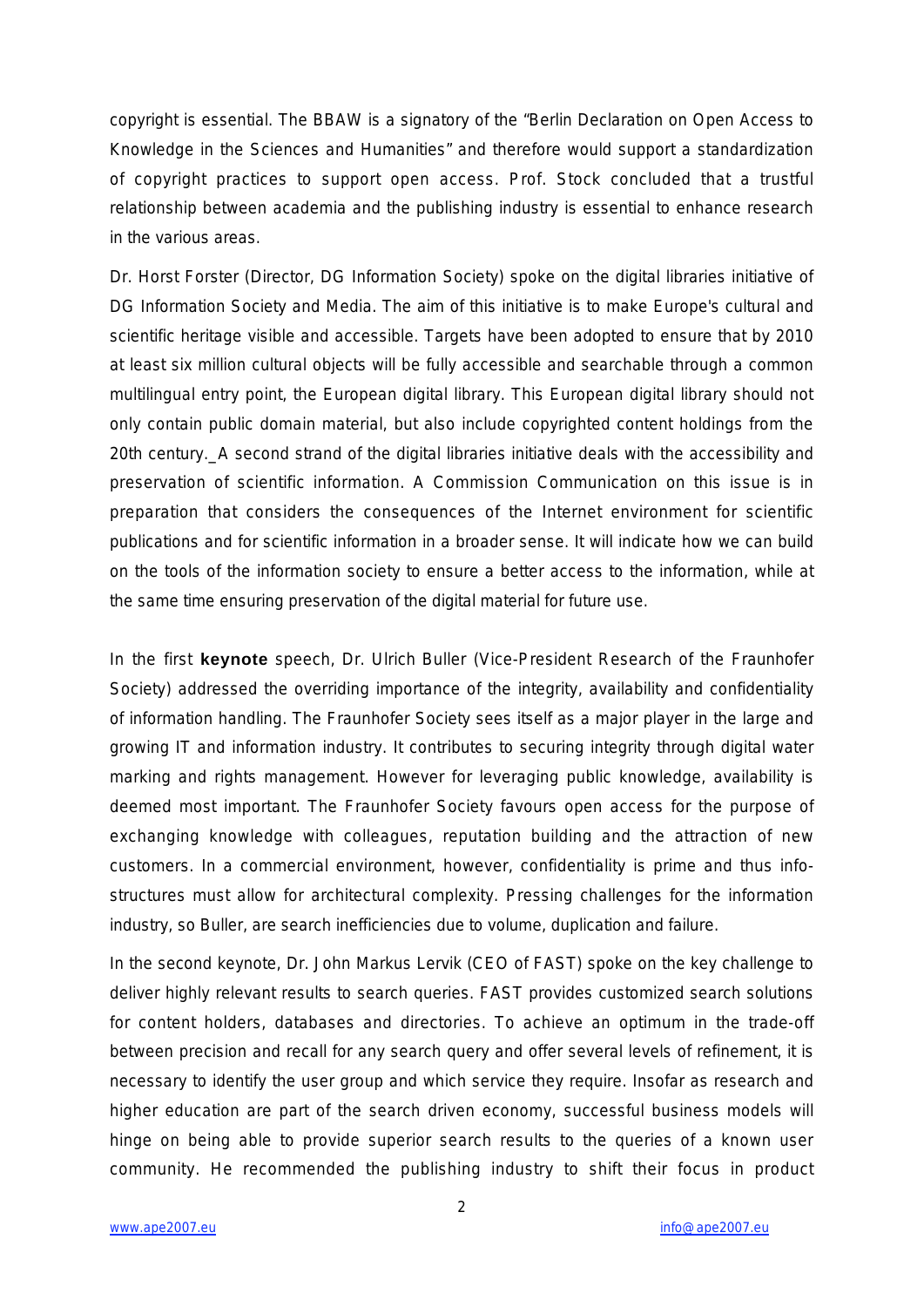development away from starting with content, but with user's needs. Furthermore, publishers have to realize that more and more users come to content via search public engines.

The two **"Innovation & Publishing"** sessions were chaired by Ronald Schild (Managing Director of MVB) and Jan Roukens (publishing consultant). They focused on enabling technologies and examples for innovative forms of scholarly communication.

Sabine Brünger-Weilandt (President & CEO of FIZ Karlsruhe) stated that the term e-Science refers to an "enhanced" form of science. It can bee seen as a new dimension science that is reflected in global, interdisciplinary collaboration in global virtual organizations and shared use of resources. Mrs. Brünger-Weilandt pointed to the simultaneous desirability of economic efficiency and global reach for the purpose of scholarly communication, collaboration and publishing. The relationship between efficiency and reach is moderated by three elements: access, cost and reliability. It is possible that an increase in reliability or a reduction in cost requires access restrictions. However, the mission of FIZ Karlsruhe is to create an infostructure that maximises openness, is application-independent and remains flexible for use by scholars. The flagship project is the eSciDoc Project, in which FIZ Karlsruhe provides services to the Max Planck Society. It is a layer-based framework with a central repository and user management on which applications and services are based.

Dr. Johann Kempe (Senior Vice President IT of Verlagsgruppe Georg von Holtzbrinck) warned that publishers might loose substantial parts of their business in the digital world. He presented four basic options, all with advantages and disadvantages, a publisher has in a digital environment: the "search" option, the "aggregator" option, the "do it yourself" option, and the "online retailer" option. Dr. Kempe then presented Holtzbrinck's project "BookStore" which he believes can make use of the advantages and avoid the problems of the before mentioned strategies. Within this system, principally the whole book would be available, but the publisher would decide just how many pages would be available for free viewing and whether the book would be available for pay-per-view, download and shipping. Giving the publisher control would provide more and higher quality access to current books than an online library of a search engine but not undermine the business model of publishers insofar as it is based on exclusive copyright

Mayur Amin (Director Research and Academic Relations of Elsevier) presented the results of a study (available at http://www.publishingresearch.org.uk) analyzing implications of selfarchiving on journal subscriptions using the statistical method of conjoint analysis. It was prepared on behalf of the Publishing Research Consortium (PRC), a consortium of STM publishers, and conducted by independent market researchers. For the study, a large number of librarians were asked to rank different subscriptions options with varying embargo periods according to their preferences. The key finding of the study is that librarians prefer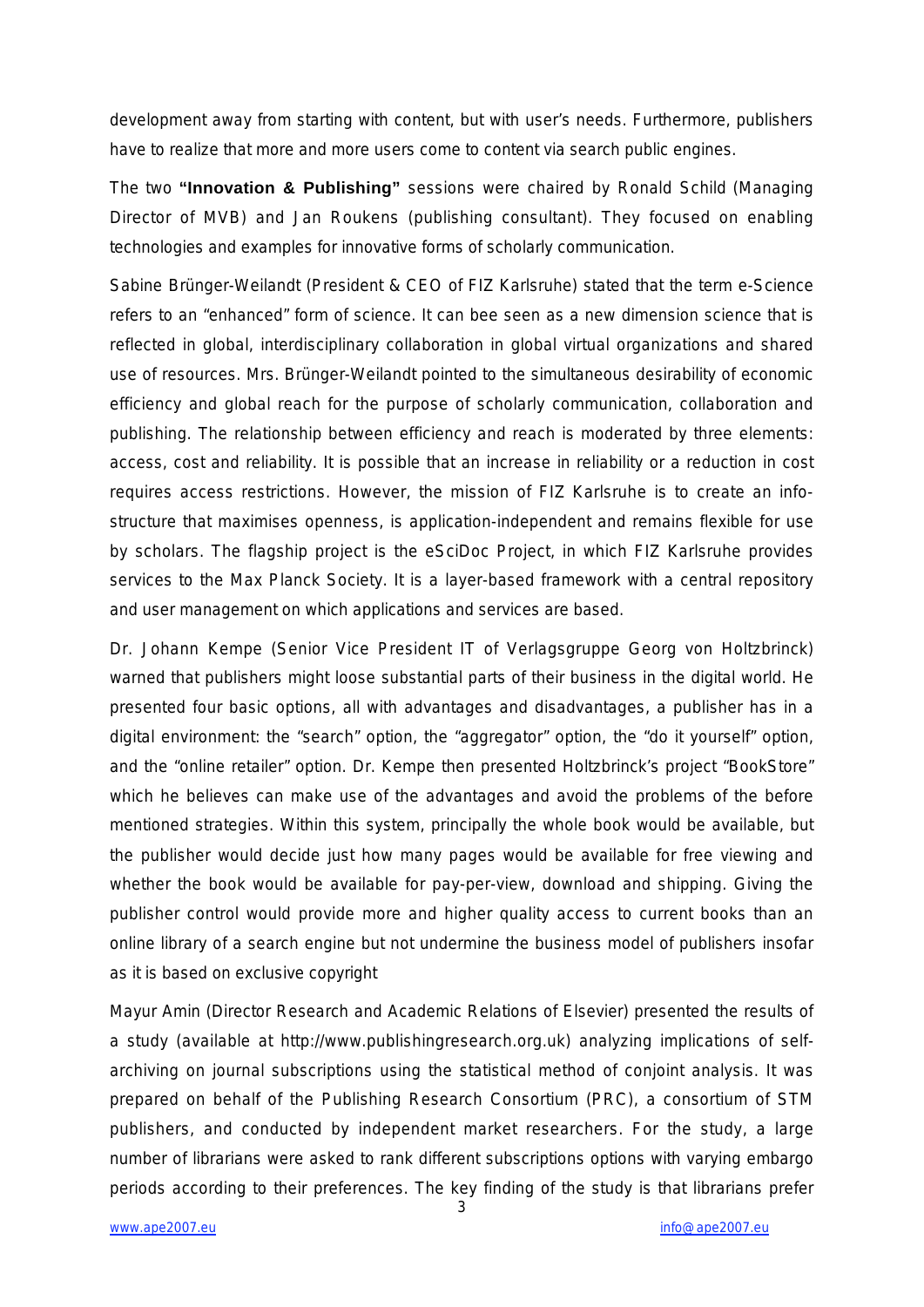self-archived versions of journal papers, even when they are in manuscript form and underlie a 6 or 12 month embargo period as long, rather than subscribing to the journal at the regular price.

Dr. Barend Mons (KnewCo, Inc.) reported how semantic web technologies can be used within new forms of research and scholarly communication in the area of life sciences. He claimed that in certain disciplines, it has become impossible for scientists to read all relevant papers. Digital technology principally allows scientists to dispense with the cumbersome process of communicating their results by encoding them in research articles – for decoding by colleagues. For the purpose of enhanced scientific communication KnewCo has created the Knowlet. It is a proprietary technology by which the concepts of any newly indexed document are placed in the context of all concepts. This form of semantic enrichment allows stripping down scientific communication to a combination of database facts and community annotation. New knowledge claims can be certified and delimited more immediately using professional wikis. Moreover, the Knowlet meta-analysis algorithms allow the distillation of new research questions and the subsequent discovery of new knowledge.

Dr. Laurent Romary (Max Planck Digital Library) spoke about enhancing the workflow of scientists and scholars by utilising digital technology for open access provision of content, including primary data and publications. The Max Planck Society was the initiator of the "Berlin Declaration on Open Access" and considers its new Digital Library to be part of mission fulfilment. The particular ambition was to develop digital solutions that could be standardised (and thus rolled out in other science organisations) and would prove to be sustainable over the long-term. Furthermore, Dr. Romary mentioned the example Living Reviews (http://www.livingreviews.org) as innovative form of scholarly communication.

Gary Coker (MetaPress) illustrated the importance of usability issues in the design of user interfaces for accessing scholarly content. Using data logs and advanced observation and real-time technologies, MetaPress has established the fragmented nature of Internet search and usage and the briefness of the usage of any webpage. It can be observed that the typical Internet user in general is in a hurry and shows little loyalty. Regarding users of digital scholarly content, several specific behaviours could be found. Typically, the usage of publishers' web sites is very fragmented. Furthermore, users do not read articles on publishers' web sites, but rather download them and read them later. Moreover, it has to be realized that most of the traffic on publishers' web sites is generated by Google and other search engines. The advice is to improve the find-ability of information by deep linking, the discoverability of content by conspicuous linking and to foster repeated usage by allowing users to resume sessions. Mr. Coker concluded that good usability cannot substitute low quality of content, but increase the user satisfaction of given high quality content.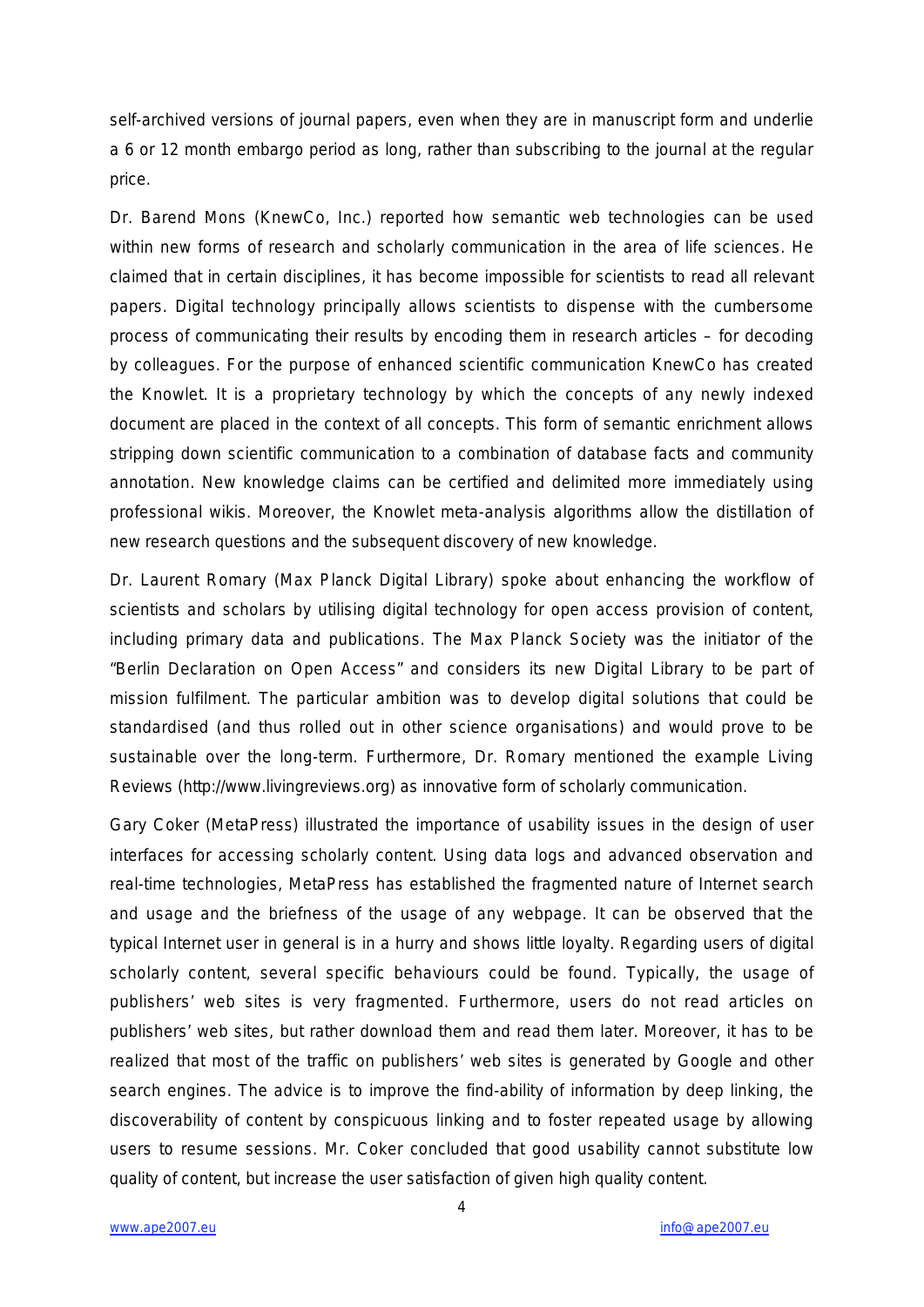Prof. Dr. Hermann Maurer (Technical University Graz) reported about technical possibilities to fight plagiarism and intellectual property rights (IPR) violations. He stated that both phenomena increased dramatically in the digital world. He warned that there are serious negative effects in creative writing due to Google and Wikipedia. Not only students, but also scientists increasingly take information from these sources as facts. Besides, he illustrated the benefits and limitations of plagiarism detection tools. The effectiveness of any particular solutions depends very much on the level and depth of penetration of content on the web. Two problems emerge. The large search engines to date are not co-operating by enabling plagiarism detection software to make use of their services. Content that is locked away by its owners is not available for searching at all. In consequence, it is still easy enough to catch the "dumb plagiariser" if one is prepared to invest enough time to check manually for confirmation. But "smart plagiarisers" are currently afforded protection by the noncooperation of some publishers and the large search engines.

In the **After Dinner Speech** Anne Bergman-Tahon (Director of the Federation of European Publishers) reported about the work of her organization in the area of EU copyright legislation. She urged on the importance of this issue for the entire publishing industry.

The second conference day started with the session **"Publishers & Librarians and the Web"**, chaired by Piero Attanasio (CEO of mEDRA). The session focused on the interaction among the different player in scholarly communication in a digital world.

Geoffrey M. Bilder (Scholarly Information Strategies Ltd) portrayed the opportunities of scholarly communication based on semantic web technologies. Mr. Bilder stressed that Web 2.0 is nothing "to put on your web site", but rather a more general concept to add semantics to web content. He recommended the wide deployment of the Resource Description Framework (RDF), as this technology already powers many applications of the semantic web. Technology was subject to cycles of hype and dismay, yet nevertheless with lasting influence. Therefore the minimum future requirement for content holders would be to keep their holding visible and accessible by deploying machine-readable semantic tools.

Dr. Peter Johan Lor (Secretary General of the International Federation of Library Associations (IFLA)) discussed the implications of open access of peer-reviewed literature for libraries. In his opinion, price increases of scholarly journals, the moral crisis of restricting access, and the enabling digital technologies were the key drivers of the open access movement. Dr. Lor stated that for libraries in the South the Internet was an enabling technology to achieve more fairness and reduce information inequality. For the IFLA, OA is vital to the understanding of our world. Dr. Lor understands OA not primarily as a business models, but as the larger issue of fair access. He concluded by saying that traditional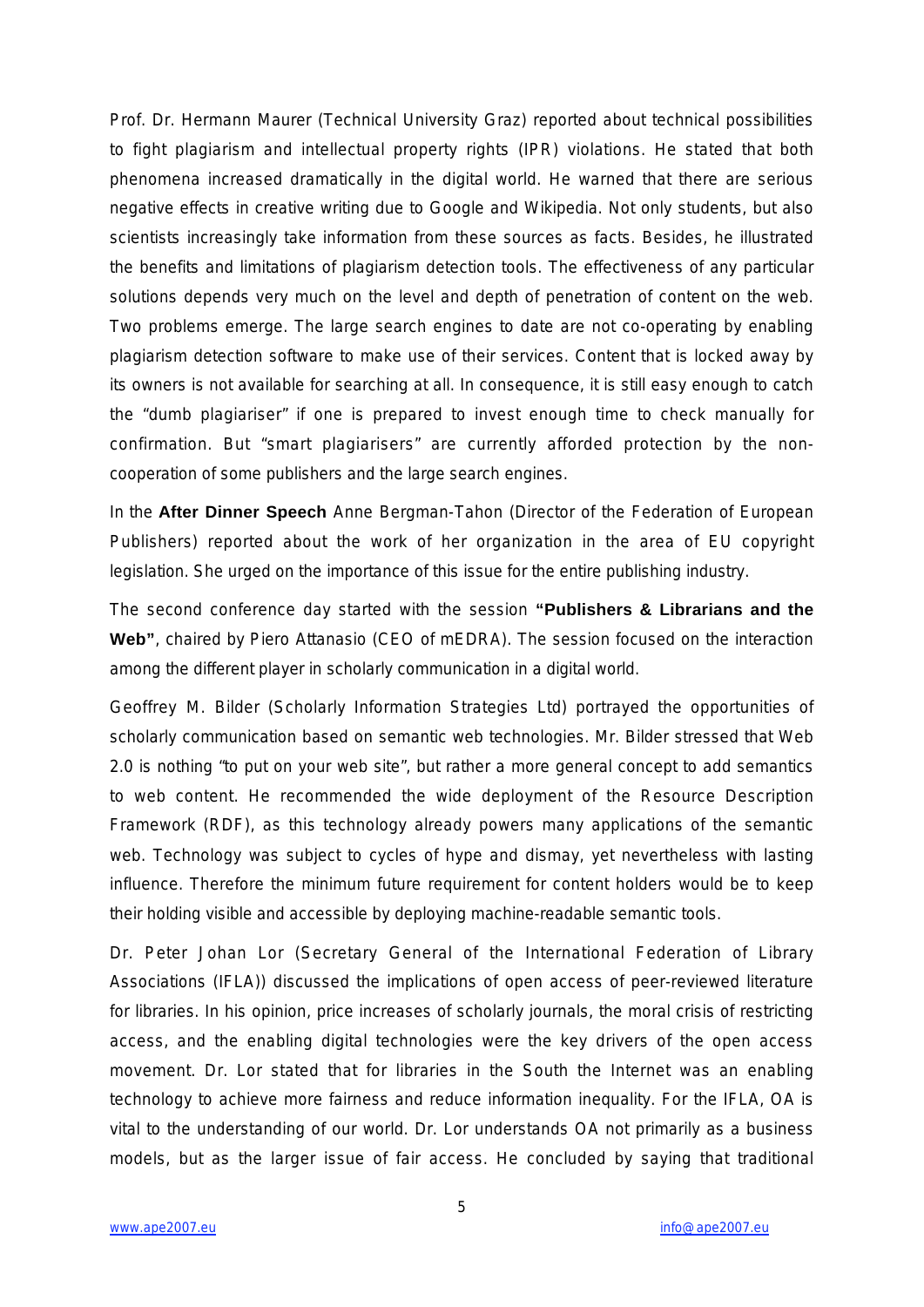subscription model and OA models will coexist, and libraries will play an important role in scholarly communication in the future as well.

Oliver Pesch (EBSCO Information Services) reported on current developments in the area of usage metrics for digital content. He explained why standardization in this area is essential. Mr. Pesch presented current developments of the Counting Online Usage of Networked Electronic Resources (COUNTER) project. Beginning in 2007, publishers wishing to be COUNTER compliant will have to be externally audited. Futher, Mr. Pesch presented the fundamentals of the Standardized Usage Statistics Harvesting Initiative (SUSHI). In contrast to COUNTER, SUSHI is not a reporting system, but rather a web service based standard model for machine to machine automation of statistics harvesting.

Brian Green (EDItEUR) spoke about the automated communication of licenses between publishers and libraries. He reported about the evolutions of the ONIX format, an XML-based standard for the B2B exchange of metadata of published media. Mr. Green focused on recent developments of the ONIX Publisher License (ONIX PL) which is a standard to express publisher's licences of digital content in a machine readable XML format.

The panel discussion **"Library Provision in STM & Humanities"** was chaired by Werner Stephan (Director of the University Library Stuttgart). The other panel participants were Lluis Anglada (Director of the Consortium of Academic Libraries of Catalonia), Michele Casalini (Director of Casalini Libri) and Alex C. Klugkist (Director of the University Library Groningen). The discussion revealed a preference of libraries for maximising access to contents. Strategies differed insofar as library consortia are interested in a "big deal" with a publisher that gives them access to the complete collection at a fixed price. Today, libraries often consider themselves responsible for creating open access repositories to share archived research articles and data. Yet, for content vendors and subscription agencies an important role remains in the transition to digital libraries – insofar as they can provide content of superior quality and efficient access at the right price. Furthermore, pricing models for course packages were discussed. From the auditorium, it was suggested that publishers and librarians should lobby jointly for a higher budget for scholarly publications.

The session **"Pricing and Pricing Strategies"** was chaired by Dr. Manfred Antoni (Managing Director of Wiley-VCH).

Rainer Meckes (Simon-Kucher & Partners) reminded the audience that the Internet impacts the business of publishers, while pricing models are still very much related to the print world. Publishers could not expect that the function of collecting, printing and dispersing articles would be regarded as added value by users who expect information to be available online anywhere and anytime. Publishers need to improve the price-value for their products by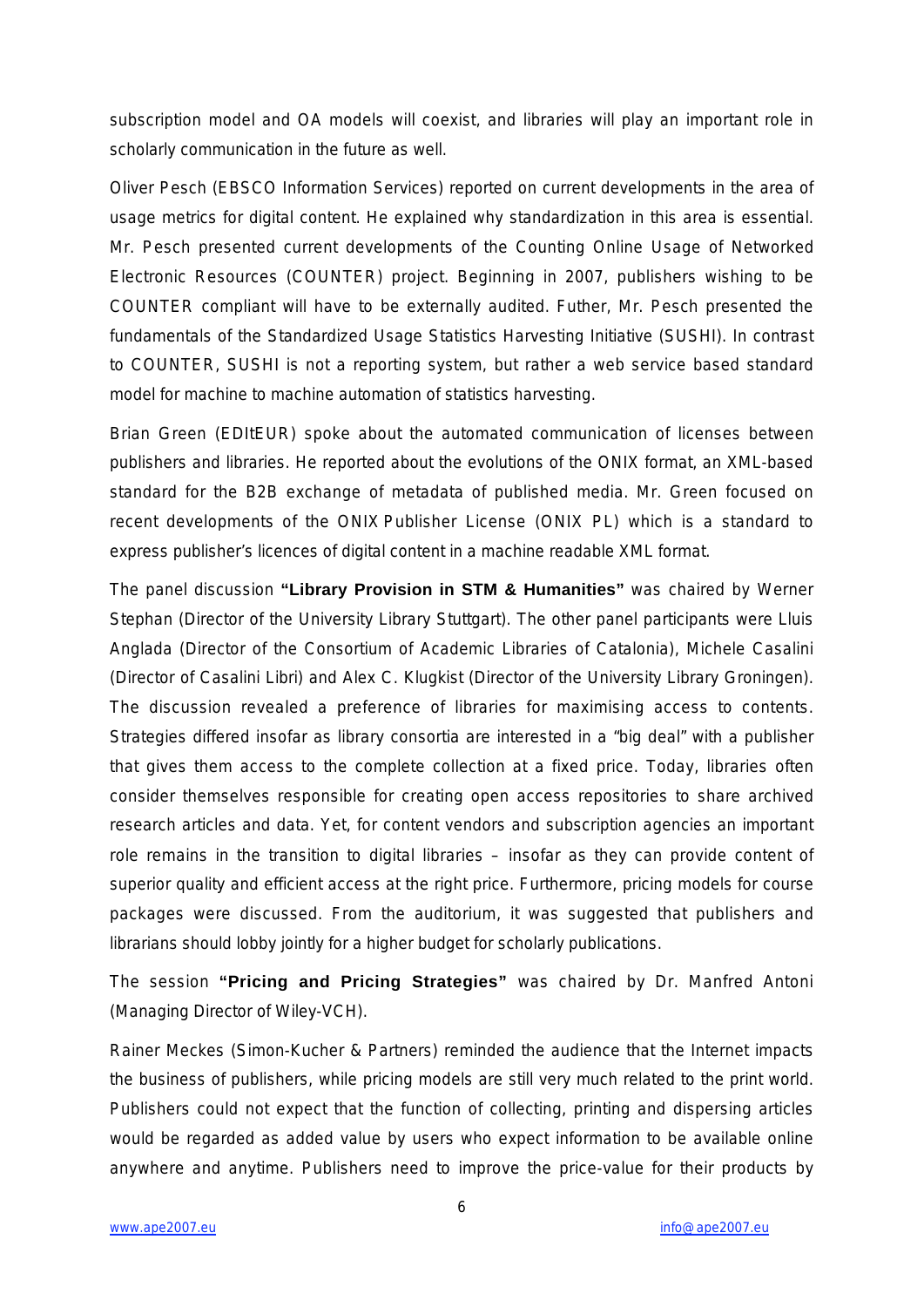customers. This does not mean to lower prices, but to find new pricing models. Mr. Meckes advised publishers to look at successful examples from other industries. Furthermore, it is time not just to recognise online search behaviour and deliver search functions for their content accordingly, but to understand that the GYM search engines were serious competitors reinforcing the trend towards open access.

Thomas Snyder (CCO of Swets) expanded the focus on publishers' competitors by bringing in integrated online distribution platforms (a.k.a. Amazon, iTunes) and p2p file sharing (e.g. Napster). Publishers have become short-sighted, so Snyder, in their focus on the relationship between themselves and their primary customers, the libraries, neglecting the overriding importance of content producer and content user, that is, the academic community. Swets, as a subscription agent, therefore has become an increasingly indispensable online distribution platform for publishers because of its reach into more than 150 countries, Snyder claimed.

Dr. Matthew Cockerill (Publisher of BioMed Central) discussed options for business and pricing models for open access. Other industries have been changed by the Internet. The power of customers has now increased the speed of change in the scholarly publishing industry, Cockerill claimed. Authors' charges are seen as suitable model to enable open access of scholarly journals. Currently, publishers charge between US\$ 500 and 5,000 per article. However, it is important to state that "author pays" is not the only model for open access journals. The per article charge can as well be paid by an research funding institution (e. g. The Wellcome Trust). Furthermore, journals can be centrally funded by single institutions or consortia. Dr. Cockerill called on the publishing industry not to look back and try to maintain the revenue from subscription models, but to seek opportunities in the new environment.

The **closing panel** was chaired by Arnoud de Kemp (Electronic Publishing Working Group). The panelists were Piero Attanasio (CEO of mEDRA), Jean-Michael Baer (Director of Science, Economy and Society of the EC DG Reseach), David Hoole (Nature Publishing Group), and Hans Huck-Blänsdorf (Managing Director of Brockhaus Duden Neue Medien GmbH). The discussion on the panel as well as with the auditorium covered a broad area of topics. It was stated that the general discussion should not only focus on STM and journal publishing, but also include social science and humanities publishing, educational publishing as well as non-english publishing. It was widely agreed that the publishers' task is to ensure quality of publications. Several options of alternatives for the classical peer review were discussed critically. Publishers have to understand that they need to generate added value beyond pure content in order to be successful in the future. Furthermore, the publishing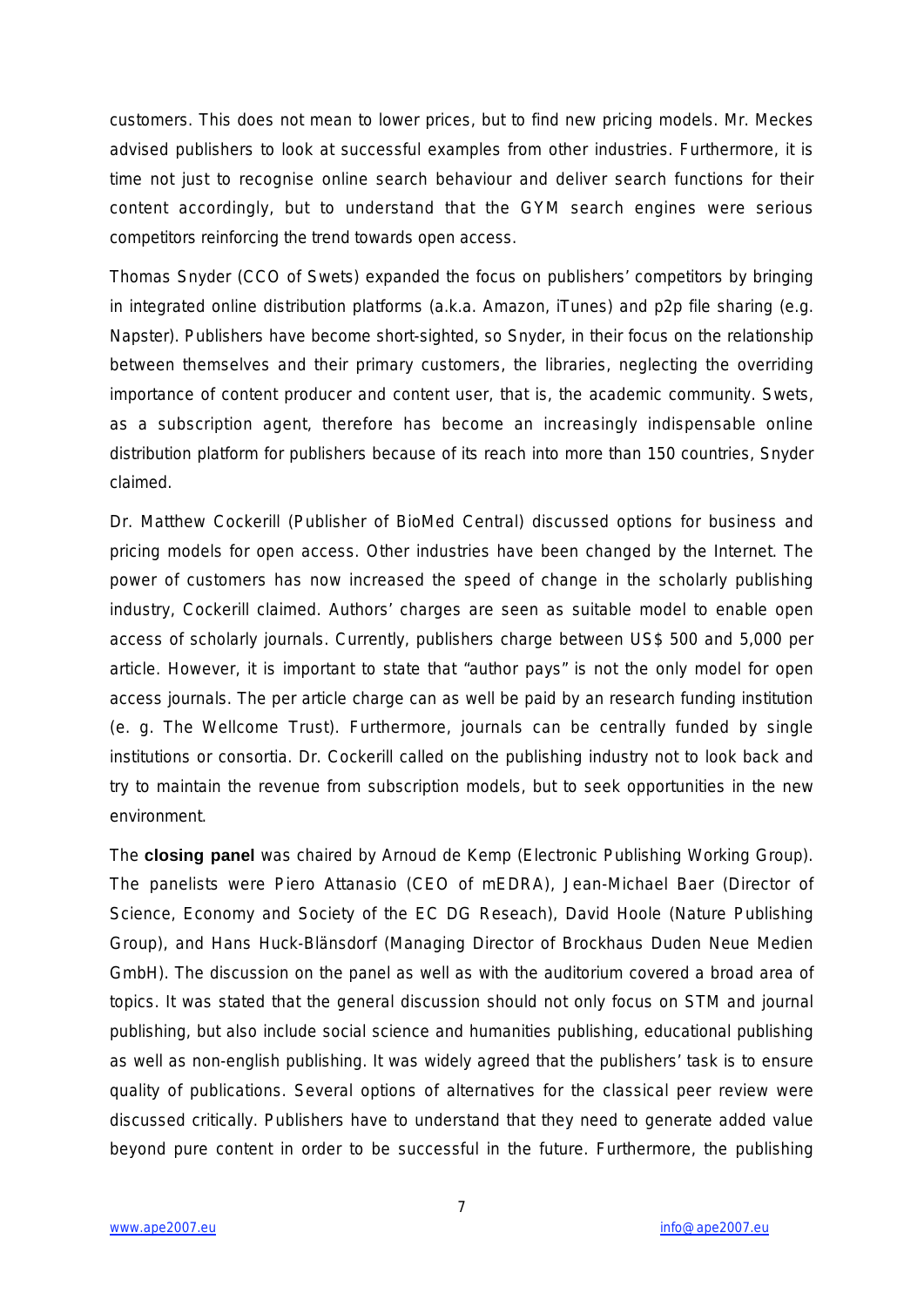industry has to realize that new competitors from other industries will play a significant role in the future.

In the **closing address**, Jean-Michael Baer highlighted that the main aim of DG Research was to enhance innovation and the impact of research in the European Research Era. He explained that the overriding concern of the European Commission is to improve access to scientific publications and data, to enhance their dissemination, and to develop preservation strategies. A forthcoming Communication from Commissioners Poto\_nik (Science and Research) and Reding (Information Society and Media) will address these topics in February 2007. Further issues addressed included the crucial role of peer review and certification of research articles, as well as the need for a constructive debate including all concerned stakeholders. Mr. Baer further informed the audience of recent developments at the European level. The European Research Advisory Board (EURAB, drawn from science and industry) in December 2006 expressed a clear preference for FP7 funded research results to be made available in open access repositories within six months of their peer-reviewed publication. The European Research Council, also in December 2006, expressed the firm intention to mandate the deposit of funded research results, ideally within six but no later than twelve months after peer-reviewed publication. Overall, the Commission seeks to enhance research and innovation in this area primarily by stimulating debate at EU and Member State level and by promoting best practice as a research policy maker and research funder.

On the second day of the conference, the following **motion** was proposed:

*"As a result of the discussion of this morning, we would like to recommend that the next APE 2008 Pre-Conference be directed to:*

- *More transparency of the cost of information*
- • *Presentation of transparent pricing and business models*

*A Working Group of librarians, publishers and subscription agencies should be established to prepare that Pre-Conference."*

The motion was accepted by the majority of the participants of APE 2007.

Berlin, Göttingen, 2 February 2007

For correspondence: info@ape2007.eu

8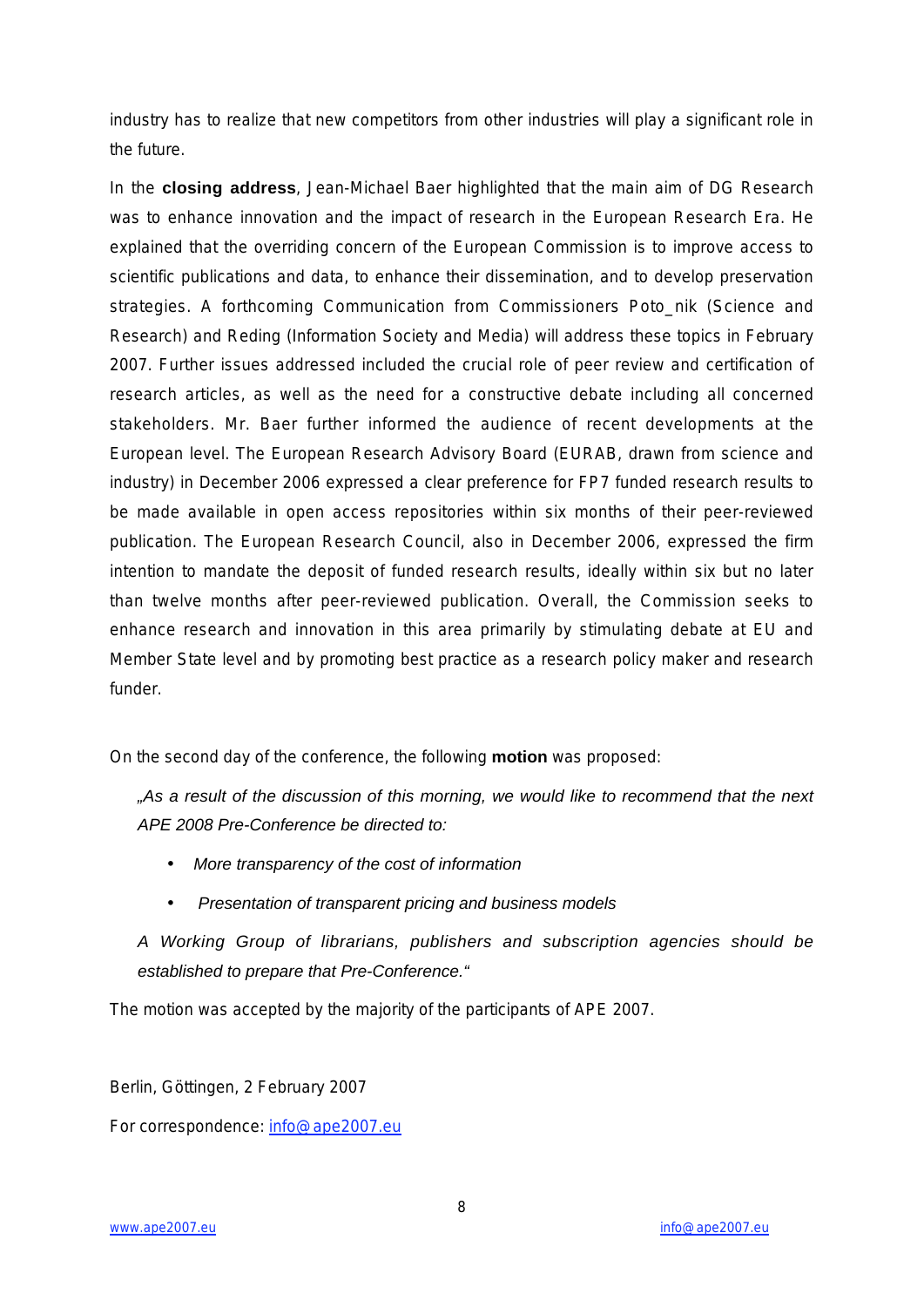Full Proceedings of the Conference APE 2007 will be published as a Special Open Access Issue of the Journal "Information Services and Use", IOS Press, Amsterdam

Click photographs from APE 2007: http://www.digilibri.com/catalog/zms/e107/index\_eng.html

**APE 2008** will be held 22-23 January 2007 in the Berlin-Brandenburg Academy of Sciences.

On 21 January 2008 there will be another Education and Training Course for Younger Academic Publishers (YAP).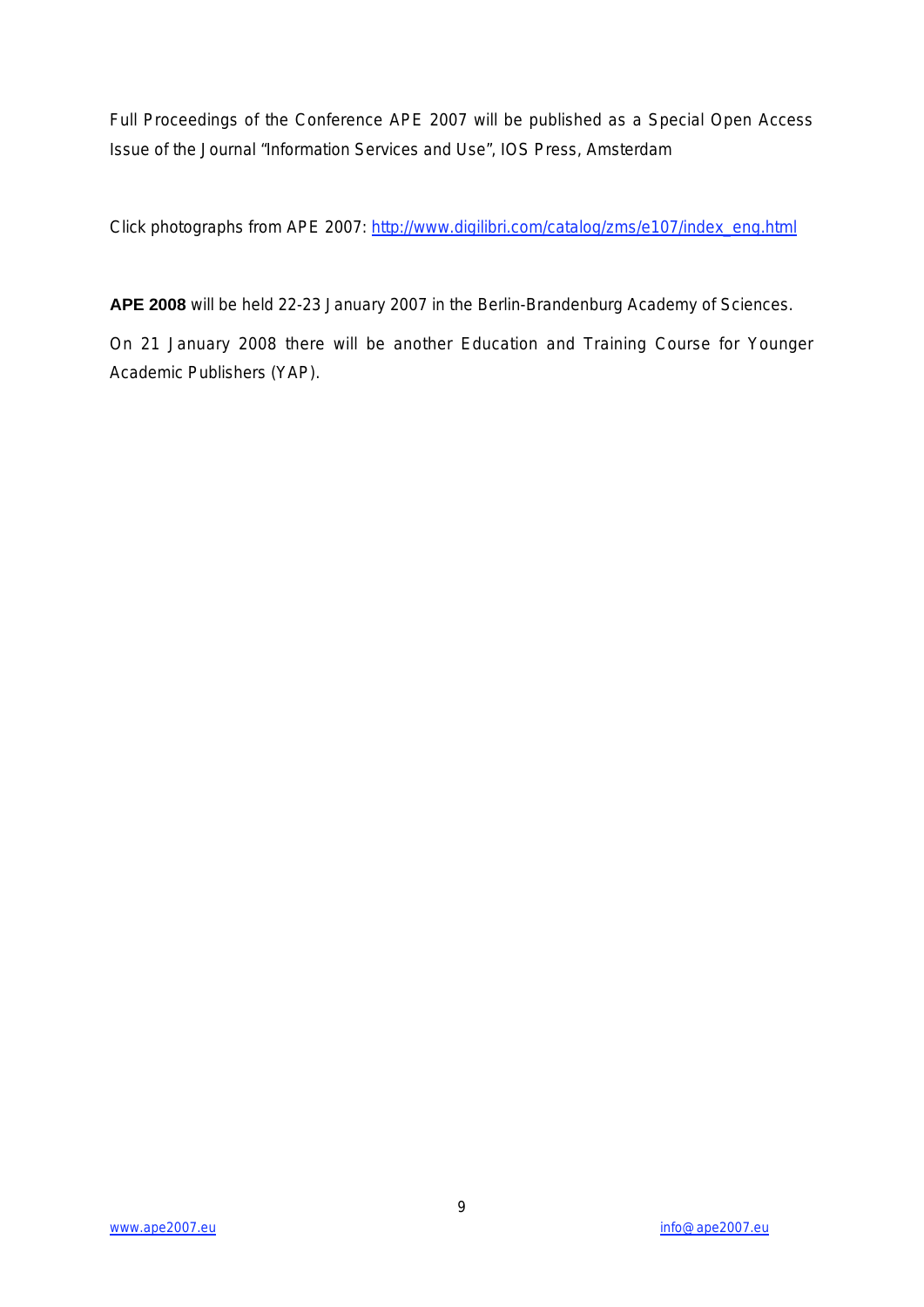### **Tuesday, 23 January**

| 08:00           | Leibniz Room open for Registration (Coffee, Tea & Snacks)                                                                                          |
|-----------------|----------------------------------------------------------------------------------------------------------------------------------------------------|
| 09:30-11:00     | <b>Welcome, Opening Addresses and Keynotes</b><br>(Dr. Einar Fredriksson, Director, IOS Press, Amsterdam                                           |
|                 | Dr. Gottfried Honnefelder, Chairman, German Association of Publishers and Booksellers<br>(Börsenverein), Frankfurt am Main                         |
|                 | Prof. Dr. Günter Stock, President, Berlin-Brandenburg Academy of Sciences, Berlin                                                                  |
|                 | Dr. Horst Forster, Director, European Commission DG INFSO. E-Content                                                                               |
| $11:00 - 11:30$ | Coffee/Tea                                                                                                                                         |
| 11:30-12:30     | <b>Keynotes</b>                                                                                                                                    |
|                 | Dr. Ulrich Buller, Vice-President Research, Fraunhofer-Gesellschaft, München<br>Handling of Information - Integrity, Availability, Confidentiality |
|                 | John Markus Lervik, CEO, FAST, Oslo<br>Search Driven Economy: Competitive Strategies for Information Companies                                     |
| $12:30 - 13:30$ | <b>Buffet Lunch</b>                                                                                                                                |
| $13:30 - 15:30$ | Session: Innovation & Publishing I<br>(Chairman: Ronald Schild, Managing Director, MVB, Frankfurt am Main)                                         |
|                 | Sabine Brünger-Weilandt, President & CEO, FIZ Karlsruhe<br>e-Science - Advancing New Ways of Scientific Communication                              |
|                 | Dr. Johann Kempe, Senior VP IT, Verlagsgruppe Georg von Holtzbrinck, Stuttgart<br>BookStore - Strategic Options of a Publisher-driven Service      |
|                 | Mayur Amin, Director, Research and Academic Relations, Elsevier, Oxford<br>Article Repositories and Journal Subscriptions - Future Scenarios       |
|                 | Dr. Barend Mons, KNEWCO, Rotterdam<br>From Reading to? Second Generation Wiki`s with Semantic Support                                              |
| 15:30-16:00     | Coffee/Tea                                                                                                                                         |
| 16:00-18:00     | Session: Innovation & Publishing II<br>(Chairman: Jan Roukens, Publishing Consultant, Brussels)                                                    |
|                 | Dr. Laurent Romary, Max Planck Digital Library, Berlin<br><b>MPDL: From Digital Edition to Publication Archives</b>                                |
|                 | Gary Coker, MetaPress, Birmingham, USA<br><b>Usability in Emerging E-Content Environments</b>                                                      |
|                 | Prof. Dr. Hermann Maurer, Technical University Graz<br>Tools for Fighting Plagiarism and IPR Violations                                            |
| 19:30           | <b>Conference Dinner</b> at the , Refugium' (invited quests, speakers, registered<br>participants)                                                 |
|                 | <b>After Dinner Speech:</b><br>Anne Bergman-Tahon, Director, Federation of European Publishers (FEP)                                               |
|                 |                                                                                                                                                    |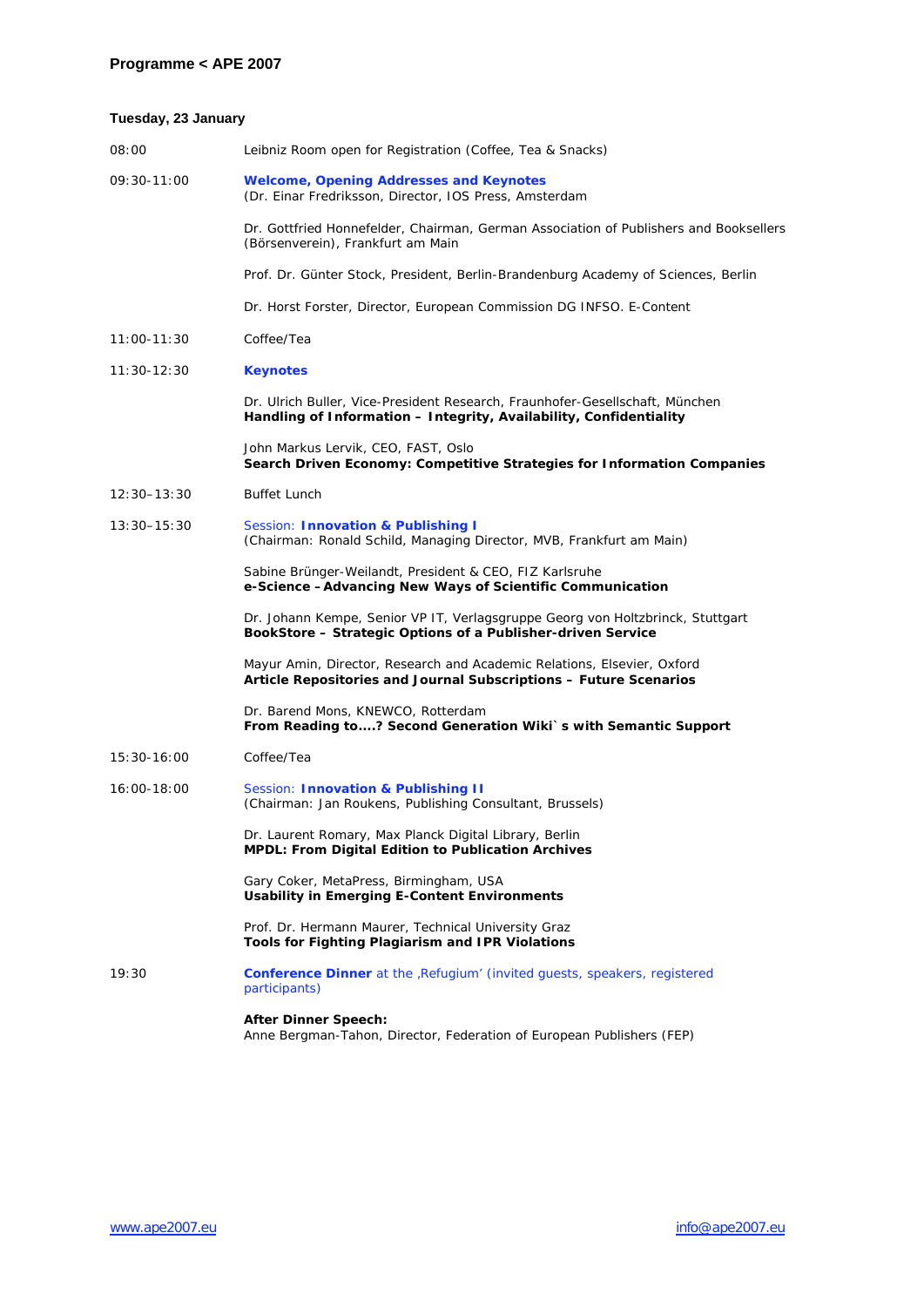### **Wednesday, 24 January**

|                 | Next Conference: < APE 2008: Competence & Publishing, 21-23 January 2008                                                                                                                                                                                                                 |
|-----------------|------------------------------------------------------------------------------------------------------------------------------------------------------------------------------------------------------------------------------------------------------------------------------------------|
|                 | <b>End of Conference</b>                                                                                                                                                                                                                                                                 |
| $16:30 - 17:00$ | Jean-Michel Baer, EU Research Directorate-General<br>Academic Publishing in Europe: Looking Ahead                                                                                                                                                                                        |
|                 | Piero Attanasio, CEO, mEDRA, Bologna<br>Jean-Michel Baer, Director of Science, Economy and Society, EU Research Directorate-<br>General<br>David Hoole, Nature Publishing Group, London<br>Hans Huck-Blänsdorf, Managing Director, Brockhaus Duden Neue Medien GmbH                      |
| 15:30-16:30     | Closing Panel (Chair: Arnoud de Kemp, Electronic Publishing Working Group - AKEP)                                                                                                                                                                                                        |
| 15:00-15:30     | Coffee/Tea                                                                                                                                                                                                                                                                               |
|                 | Dr. Matthew Cockerill, Publisher, BioMed Central Ltd., London<br>Pricing and Pricing Strategies from the Open Access Perspective                                                                                                                                                         |
|                 | Thomas Snyder, CCO, Royal Swets, Lisse<br>Pricing and Pricing Policies from the Perspective of a Subscription Agency                                                                                                                                                                     |
|                 | Dr. Wolfram Neubauer, Director, ETH Libraries, Zürich<br>Pricing and Pricing Developments from the Library Perspective                                                                                                                                                                   |
|                 | Dr. Rainer Meckes, Simon-Kucher & Partners<br>Pricing and Pricing Strategies: An Evaluation                                                                                                                                                                                              |
| 13:30-15:00     | Session: Pricing and Pricing Strategies<br>(Chair: Dr. Manfred Antoni, Managing Director, Wiley-VCH, Weinheim)                                                                                                                                                                           |
| 12:30–13:30     | <b>Buffet Lunch</b>                                                                                                                                                                                                                                                                      |
|                 | Topics: Books, Documents, Course Packs, Open Access & Licenses<br>Lluis Anglada, Director, CBUC, Barcelona<br>Michele Casalini, Director, Casalini Libri, Firenze<br>Alex C. Klugkist, Director, University Library Groningen<br>Werner Stephan, Director, University Library, Stuttgart |
| $11:00 - 12:30$ | Panel Discussion: Library Provision in STM & Humanities<br>(Chair: Prof. Gabriele Beger, Director, State und University Library Hamburg)                                                                                                                                                 |
| $10:30 - 11:00$ | Coffee/Tee                                                                                                                                                                                                                                                                               |
|                 | Geoffrey M. Bilder, Scholarly Information Strategies Ltd, Oxford<br>The Semantic Web: Opportunities for Authors, Publishers and Librarians                                                                                                                                               |
|                 | Brian Green, EDItEUR / International ISBN Agency, London<br>Automated Communication of Publisher/Library Licenses                                                                                                                                                                        |
|                 | Oliver Pesch, EBSCO Information Services, Birmingham, USA<br>Usage Statistics: About COUNTER and SUSHI                                                                                                                                                                                   |
|                 | Dr. Peter Johan Lor, Secretary General, International Federation of Library Associations,<br>The Hague<br><b>Libraries in Times of Open Access</b>                                                                                                                                       |
| 09:00-10:30     | Session: Publishers & Libraries and the Web<br>(Piero Attanasio, CEO, mEDRA, Bologna)                                                                                                                                                                                                    |
| 08:00           | Leibniz Room open (Coffee, Tea & Snacks)                                                                                                                                                                                                                                                 |